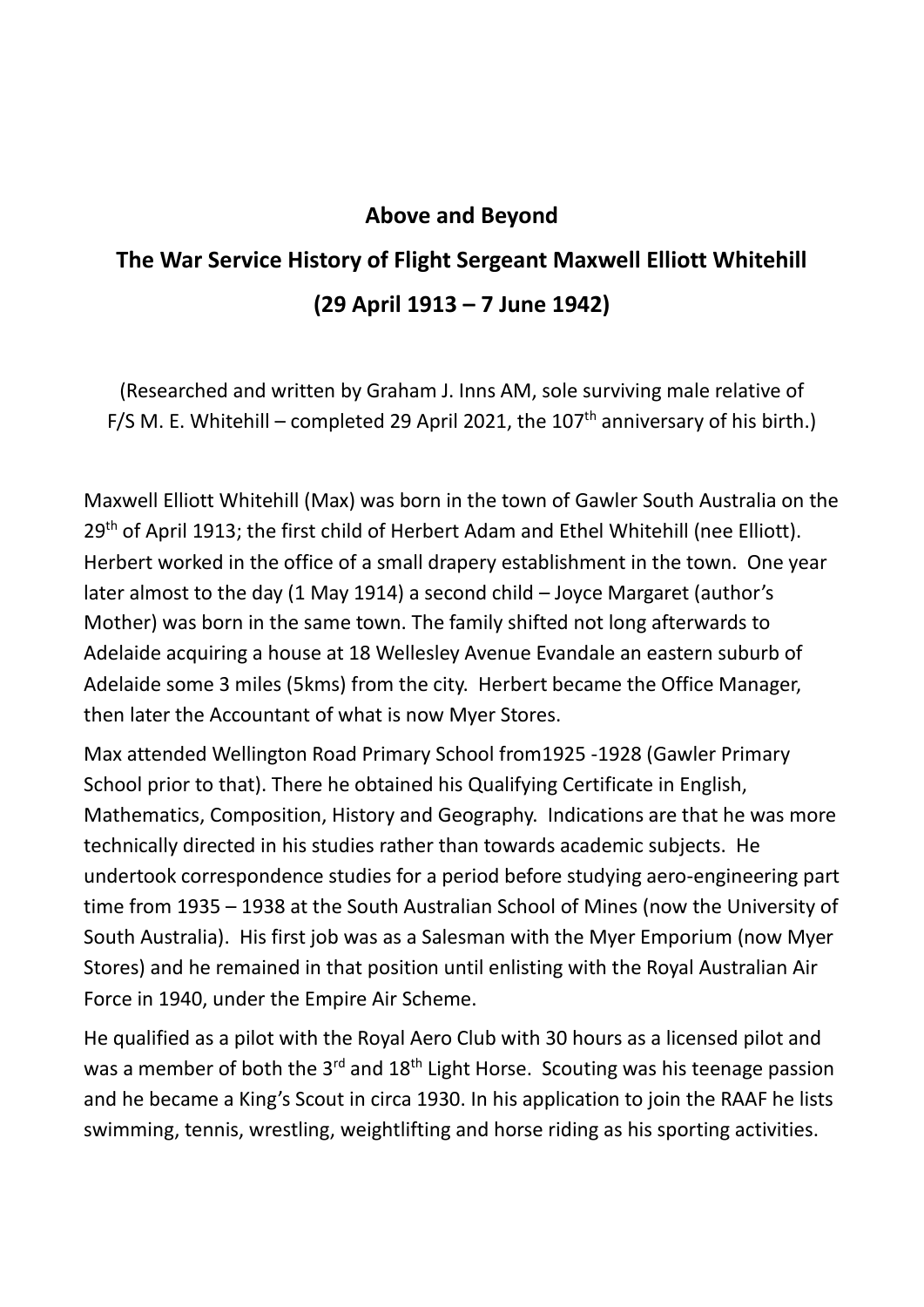Not a particularly big man – 5'-9" high and weighing 127 pounds – Maxwell Whitehill applied to join aircrew with the RAAF in December 1939. He was accepted for enlistment on his 27<sup>th</sup> birthday, 29 April 1940 with the rank of Aircraftsman – service number 407022. Although he applied to be trained as a pilot given his earlier training and flying hours, he was posted to the Wireless Air Gunners School in Ballarat on 28 May 1940 and graduated from that course as a Leading Aircraftsman on 10 July 1940. During a period of leave he married Jean Bessie Kirkwood in Adelaide on 17 August 1940.

He was promoted to the rank of Sergeant on 13 January 1941 prior to his departure for the United Kingdom on 1 February on board the troop/cargo ship the Memnon a 7,500 ton vessel under Captain J. P. Williams, the Memnon was bound for Liverpool via the west coast of Africa with its consignment of servicemen, crew and general cargo. Calling in at Capetown the ship sailed for Freetown, Sierra Leone, then on 9 March 1941 sailed from that port bound for its assigned destination of Liverpool.

Three days later and making a zig zag course, the Memnon was suddenly hit by a torpedo fired from a German submarine. From war service records it has subsequently been determined that the German submarine was the U106 commanded by Jurgen Oesten. (German war records indicate that Oesten survived the war and died in August 2010). The Memnon was hit on the starboard side, immediately started taking water and within 15 minutes had completely sunk. According to the official report of Captain Williams, two lifeboats were lowered with "22 (men) in our boat and 44 in the other boat in charge of the Chief Officer". Max Whitehill who was in the latter life boat records in his subsequent letter back home, "we waited round for thirty hours in case someone had heard our S.O.S. and then started on our long trip to terra firma".

In the haste to abandon ship six crew members who were working below deck went down with the ship. A distress message had been sent out which was answered by a Spanish steamship however, no assistance was forthcoming. Having come to the surface the German submarine made no attempt to fire upon or assist the lifeboat occupants and it eventually submerged.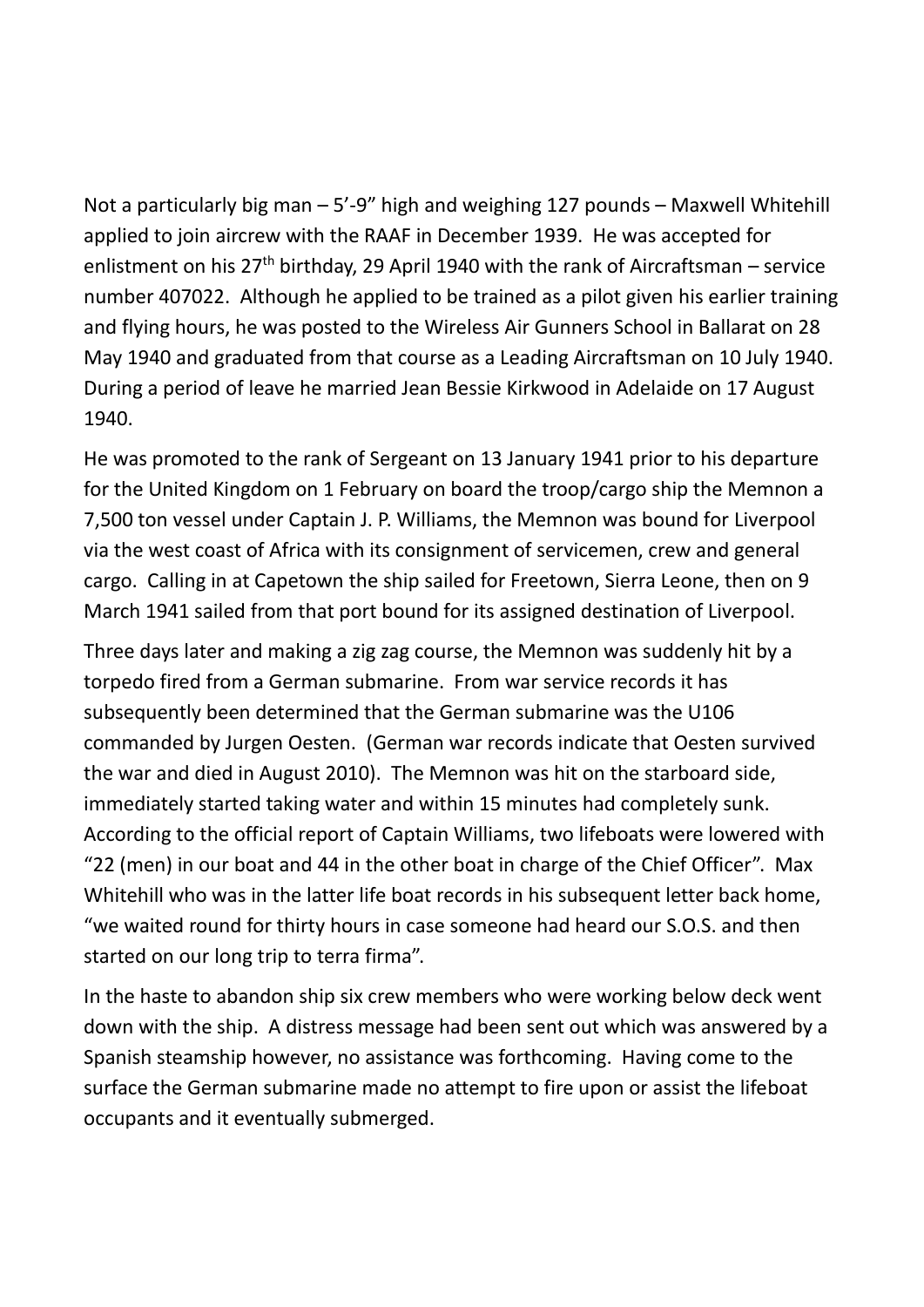It was estimated that at the time of sinking the Memnon was about 400 miles from land (nearest point Dakar) and on 13 March the two lifeboats, powered only by sail and a hand operated propeller, proceeded on what was to be a long and hazardous journey to the African coast. Two days later the decision was made for the two lifeboats to separate as the larger craft was slowing progress. Max Whitehill was in the larger slower craft.

Max Whitehill's letter back home records the perilous journey; "our rations were half cup of water, two biscuits and a square inch of bully beef a day…….On the eleventh day one man died of exposure and we had to bury him at sea, two days later we sighted land…..Later in the day we found a native fisherman and he informed us that we were just north of (the French town) St Louis.

St Louis is some 100 miles north of Dakar and just over 200 miles from Bathurst, the closest British territory. The decision was taken to not land at St Louis but continue to Dakar even though by this time several of the men were in a bad way. Reaching Dakar on 23 March they were advised by the captain of a French ship in the harbour not to go ashore, but rather continue to Bathurst. After receiving water and food from the French ship that advice was accepted and one day later the exhausted company arrived in Bathurst to an enthusiastic welcome by the RAF personnel stationed there. The perilous journey had taken 13 days.

Meanwhile the second smaller lifeboat had also reached Bathurst and all the survivors were taken to the RAF base to recover from their ordeal. Three weeks later they were flown to Freetown by the RAF and from there, after further recuperation, proceeded on to their original destination – Liverpool.

The South Australian newspaper The Advertiser reported their arrival in England on 16 July 1941 …"five months after they left Australia for England". All the surviving RAAF personnel were then posted to various RAF stations. Sergeant Max Whitehill was initially posted to Finningley, Doncaster where he was "engaged in instructional duties in gunnery". He was promoted to Flight Sergeant on 1 September 1941 (see portrait photo attached)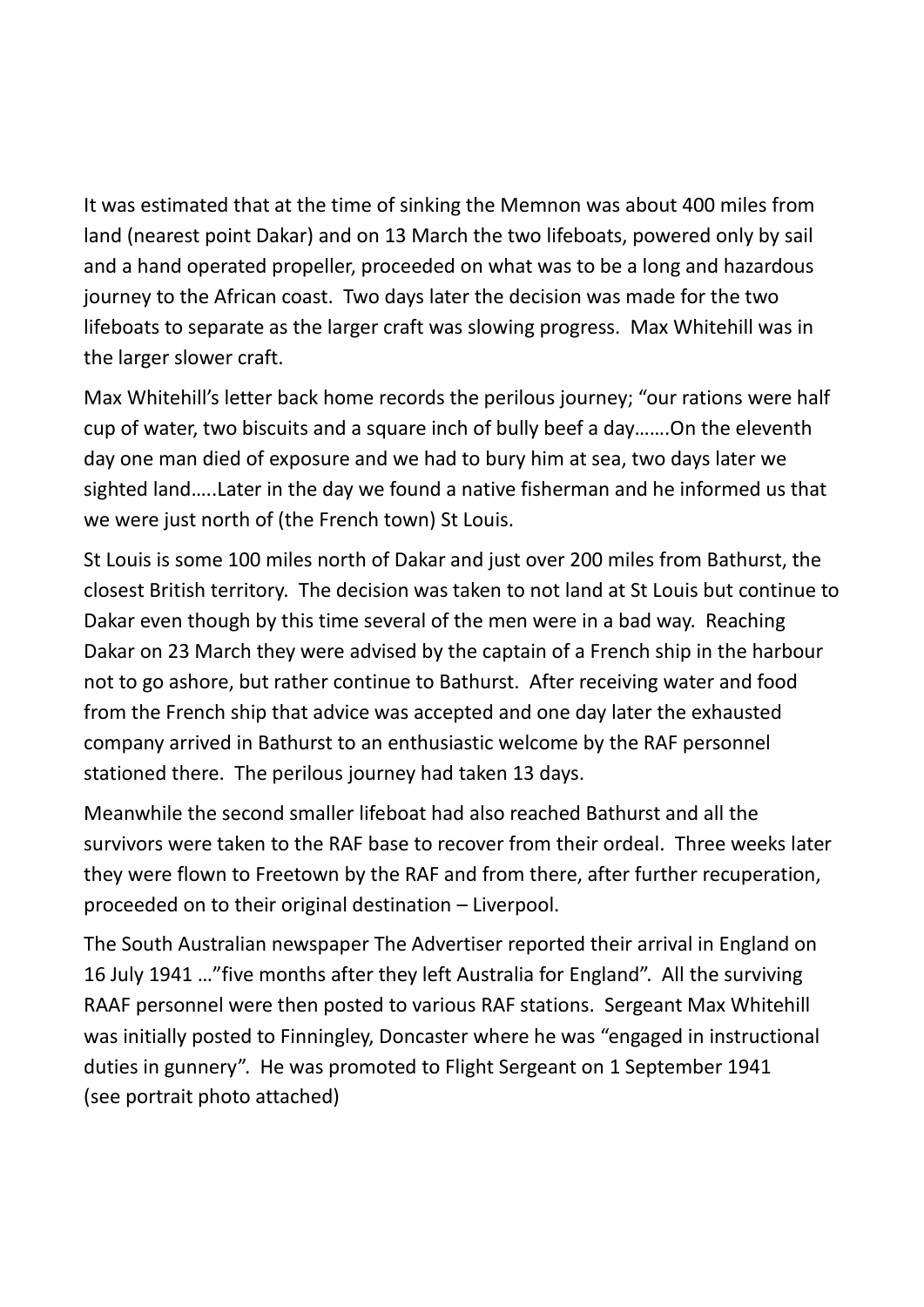On 2 February 1942 Flight Sergeant Whitehill and a Sergeant Rollins wrote to the RAAF Overseas Head Quarters in London requesting that "Owing to the present situation in Australia and the Far East we respectfully submit application for posting to Australia". A quick reply on the same day from Wing Commander E.G. Knox Knight declined the request stating, "…we who have been sent overseas must rely on the Commonwealth Government to decide where Australian forces are best located for the defence of the Commonwealth".

Following his promotion to Flight Sergeant, Max Whitehill requested a transfer to operational duties. His subsequent posting to 49 Squadron at the Scampton airbase, Lincolnshire on 3 April 1942 saw his first active participation in air raids over Germany. His initial sortie was in a Hampden bomber (AD 870) in a bombing raid on Essen. In the months that followed he flew 9 operations, 4 in Hampdens and 5 in Manchester bombers.

*(It is worth mentioning here that the Manchester bomber was a most unreliable aircraft. Powered by twin Rolls-Royce X24 Vulture engines it was slow and the engines were prone to failure and catching fire. The Manchester was withdrawn from service at the end of June 1942 and replaced by the Lancaster bomber, a four engined aircraft powered by Rolls-Royce V12 Merlin engines)*

Flight Sergeant Max Whitehill flew his final mission on 6 June 1942. In Manchester bomber L7469 he with 6 crew members with A/Squadron Leader Peter de Mestre as pilot, took off from Scampton on a scheduled bombing raid on the town of Emden. Max Whitehill was mid- upper gunner on that fateful mission. In good weather conditions a main force of 233 aircraft from several airfields set out that evening to attack Emden. 49 Squadron dispatched 7 Manchester bombers from Scampton at 23.30hrs with only 5 returning – Max Whitehill's Manchester was one of those not to return.

It is recorded that Manchester bomber L7469 was shot down at 00.20 hrs 20km North West of Borkum Island on the morning of 7 June. It had not reached its bombing target and crashed into the North Sea. There were no survivors.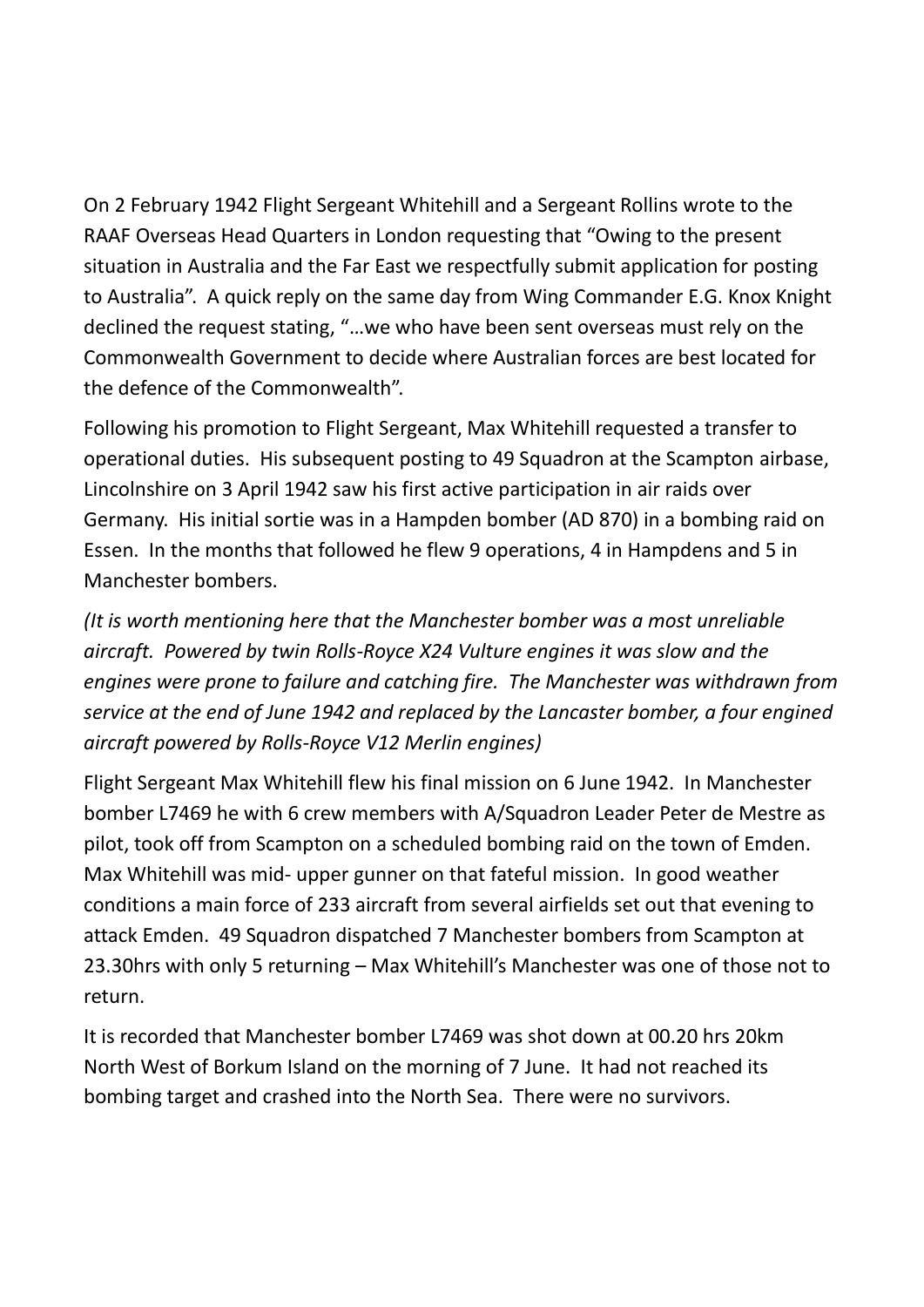German war records indicate that L7469 was shot down by Luftwaffe pilot Oberleutnant Ludwig Becker. Reportedly flying a night fighter Bf110F Messerschmitt (see photo attached), Becker himself was shot down and killed on 26 February 1943 by an American B-17 Flying Fortress during a daylight sortie.

(*It is ironical if not tragic that a little over 2 weeks following the loss of L7469 the Manchester bomber was withdrawn from active service and replaced by the more reliable and faster Lancaster bomber)*

On Monday 22 June 1942 a German patrol boat recovered two bodies from the sea, one being identified as Flight Sergeant M. E. Whitehill, the other, Sergeant A. F. Buttel, second pilot of the ill-fated L7469. Other crew members of the aircraft were listed as missing in action, later presumed dead. Their bodies were never found and were presumed lost with the crashed aircraft in the North Sea.

On the same day (22 June) the two recovered bodies were taken to Borkum Island and buried with full military honours in a funeral service at the Lutheran Cemetery. Australian War Memorial papers record that "the funeral was attended by a guard of honour from the Luftwaffe, headed by an officer, a German naval band and two wreath bearers". The service concluded with an address by the Chaplain, a presentation of arms by the military detachment and a firing of a salvo. (see photo attached)

At the conclusion of the war the remains of Flight Sergeant Whitehill and Sergeant Buttel were exhumed and reburied in the Sage War Cemetery, Oldenburg, Germany (see head stone photo attached).

*(The author of this war service history of Flight Sergeant Whitehill visited his war grave in Sage in March 1984*.)\_\_\_\_\_\_\_\_\_\_\_\_\_\_\_\_\_\_\_\_\_\_\_

Research into this war service project commenced in 2008. The author acknowledges with thanks the many people and organisations who provided material to put this history together. None more than Colin Cripps Research Officer of the 49 Squadron Association. The late Alan Parr President of that Association, also provided valuable guidance as did personnel from Australian War Museum and The National Archives. Other material was obtained by personal research and family papers now held by the author.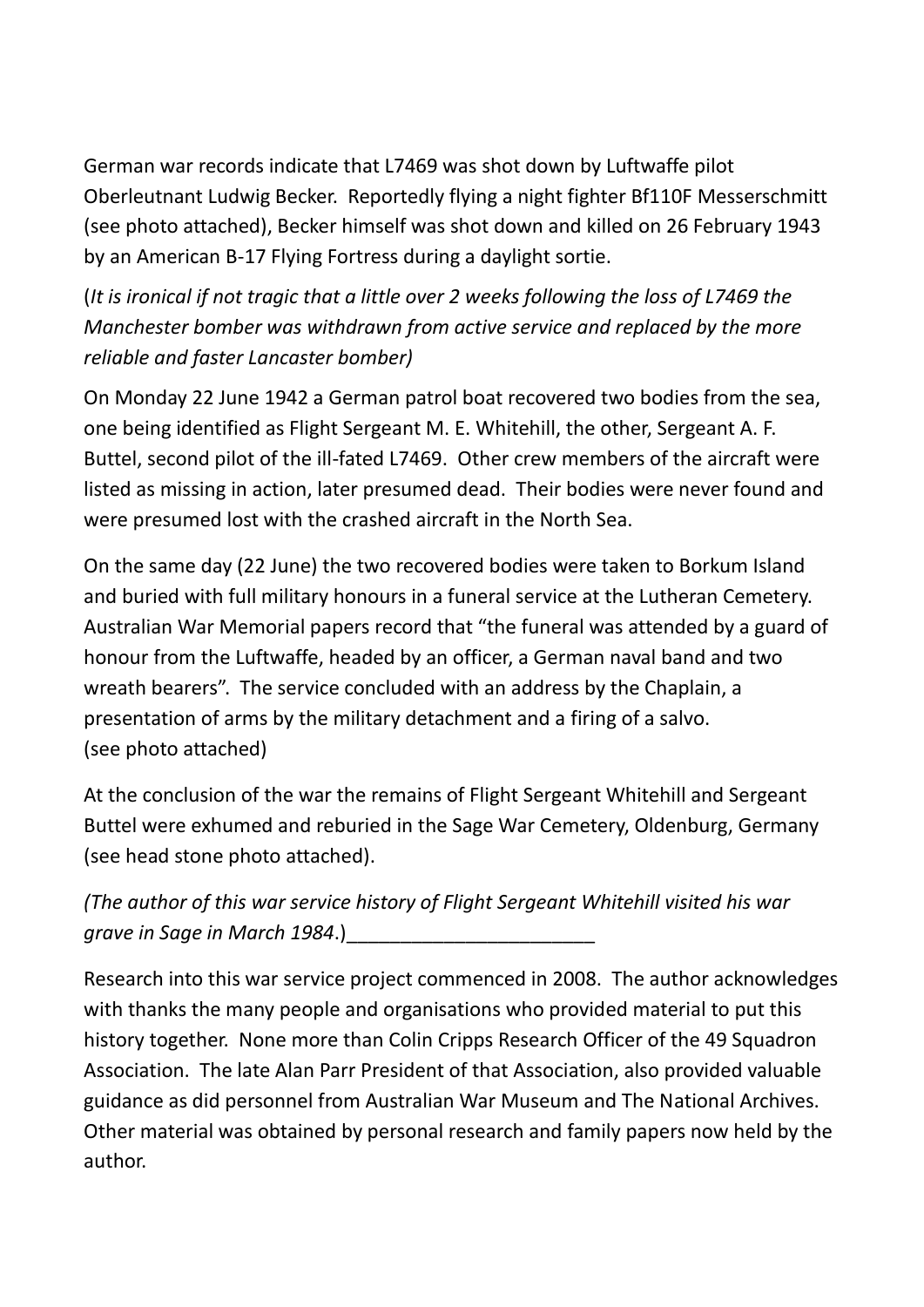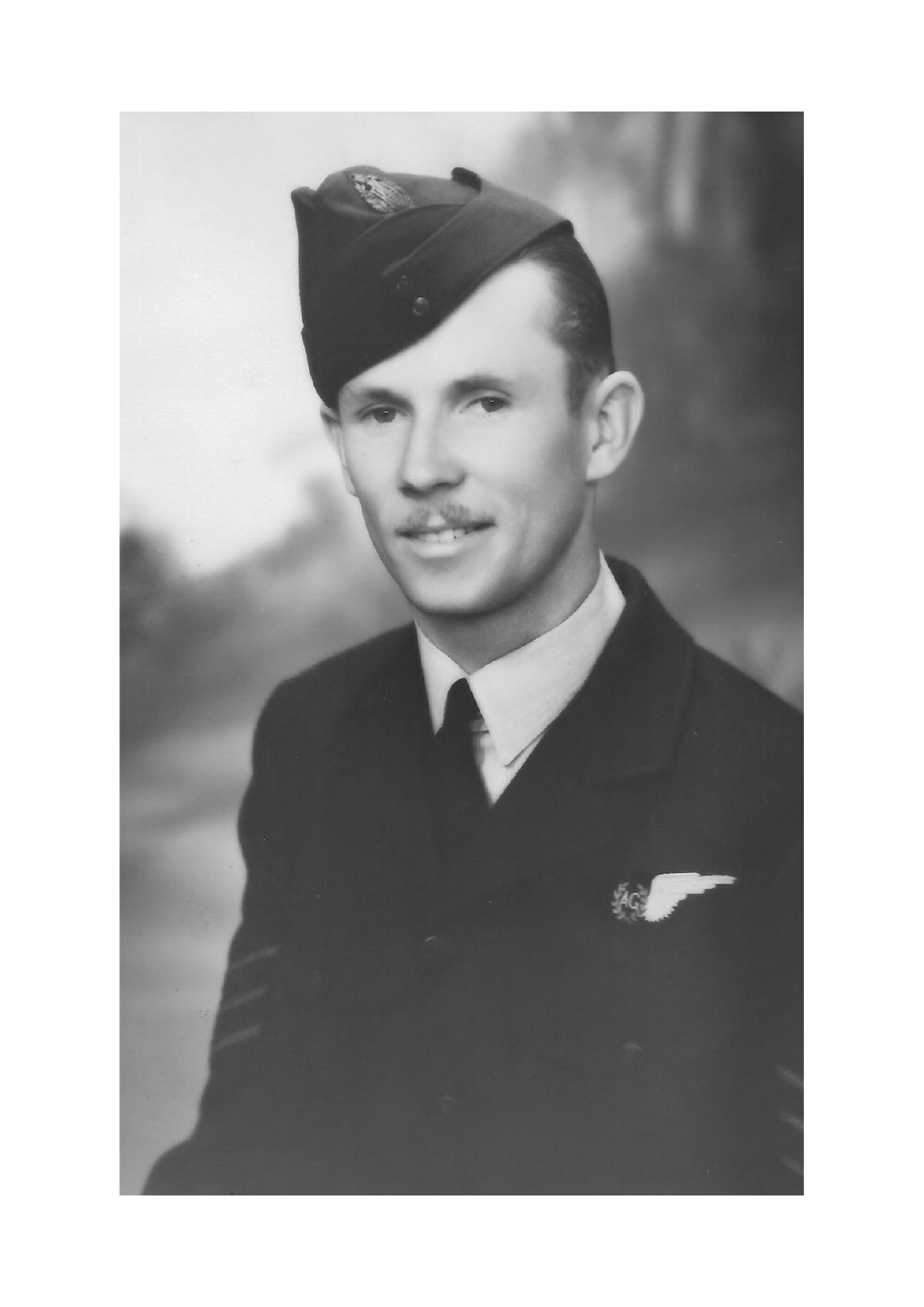

Example 110F-4a of III./NJG 1 with four nose-<br>
and FuG 202 *Lichtenstein* BC radar antennae,<br>
with four dipoles and four reflectors used jointly<br> **Example 202** *Lichtenstein* BC radar antennae,<br> **Example 3** and his *Bordf* Then Baiten)



**EXAMPLE 1942 41 RAF heavy bombers were shot**<br> **EXAMPLE 27 by IL/NJG 2 with six of these being**<br> **EXAMPLE 27 by IL/NJG 2 with six of these being**<br> **EXAMPLE 27 by IL/NJG 2 with six of these being**<br> **EXAMPLE 28 by L.** and II and four each by 1. and IMMIND 1.<br>
The statistics were a Manchester and a Wellington<br>
White a Whitely on 12/13 March, another<br>
States on 25/26 March and a Stirling on 28/29 **Minimum (Rob de Visser)** 



Above: Bf 110F of 7./NJG 1 at Trondheim, Norway, in February 1942. (Dr. Dieter Schmidt-Barbo) Below: Bf 110Fs of II./NJG 1 at Trondheim, Norway, in March 1942. (Anneliese Autenrieth)

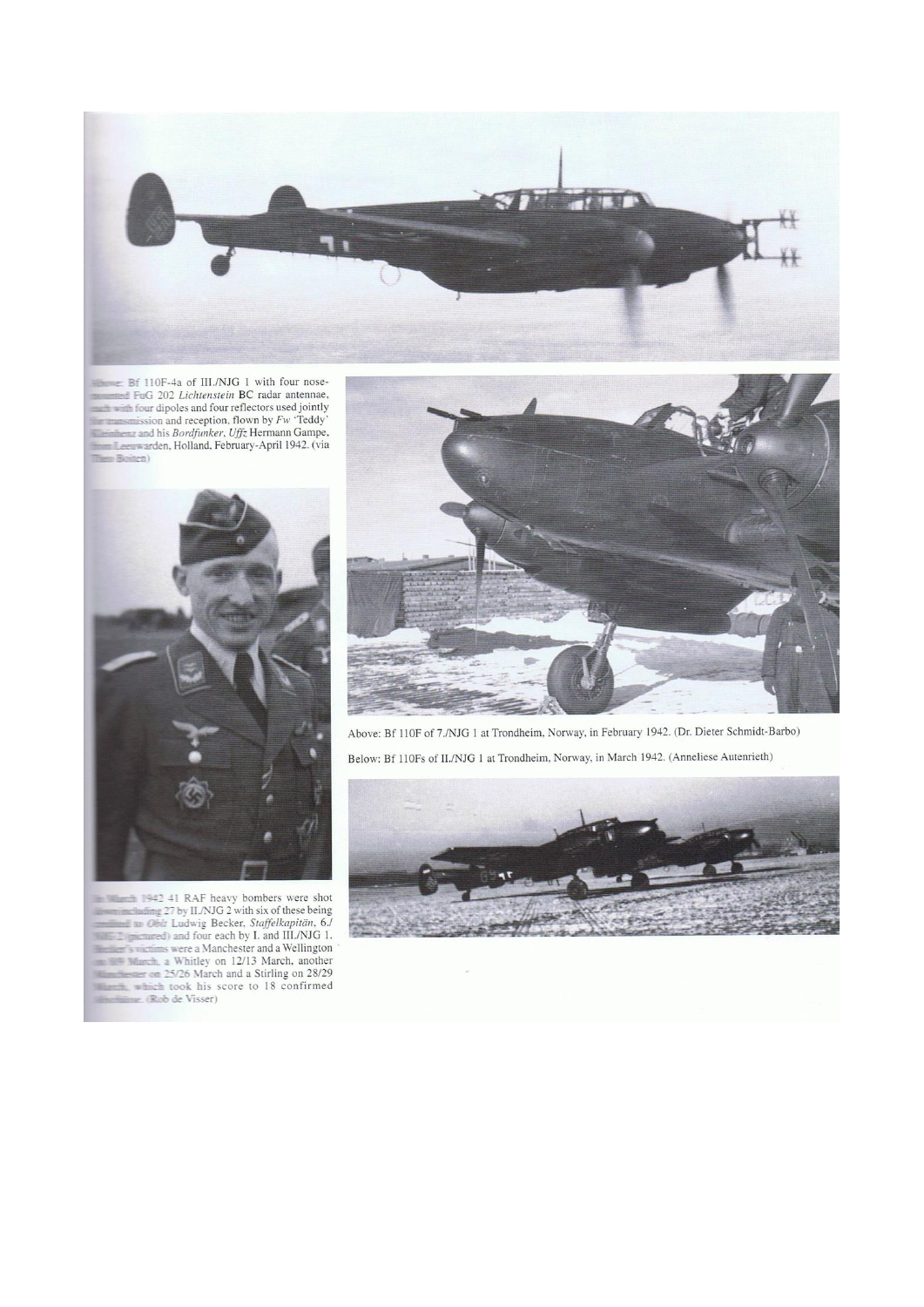Burial service for Flt.Sgt. M. E. Whitehill and Sgt A.F. Buttel on 22June 1942 at the Lutheran Cemetery Borkum Island with Luftwaffe guard of honour